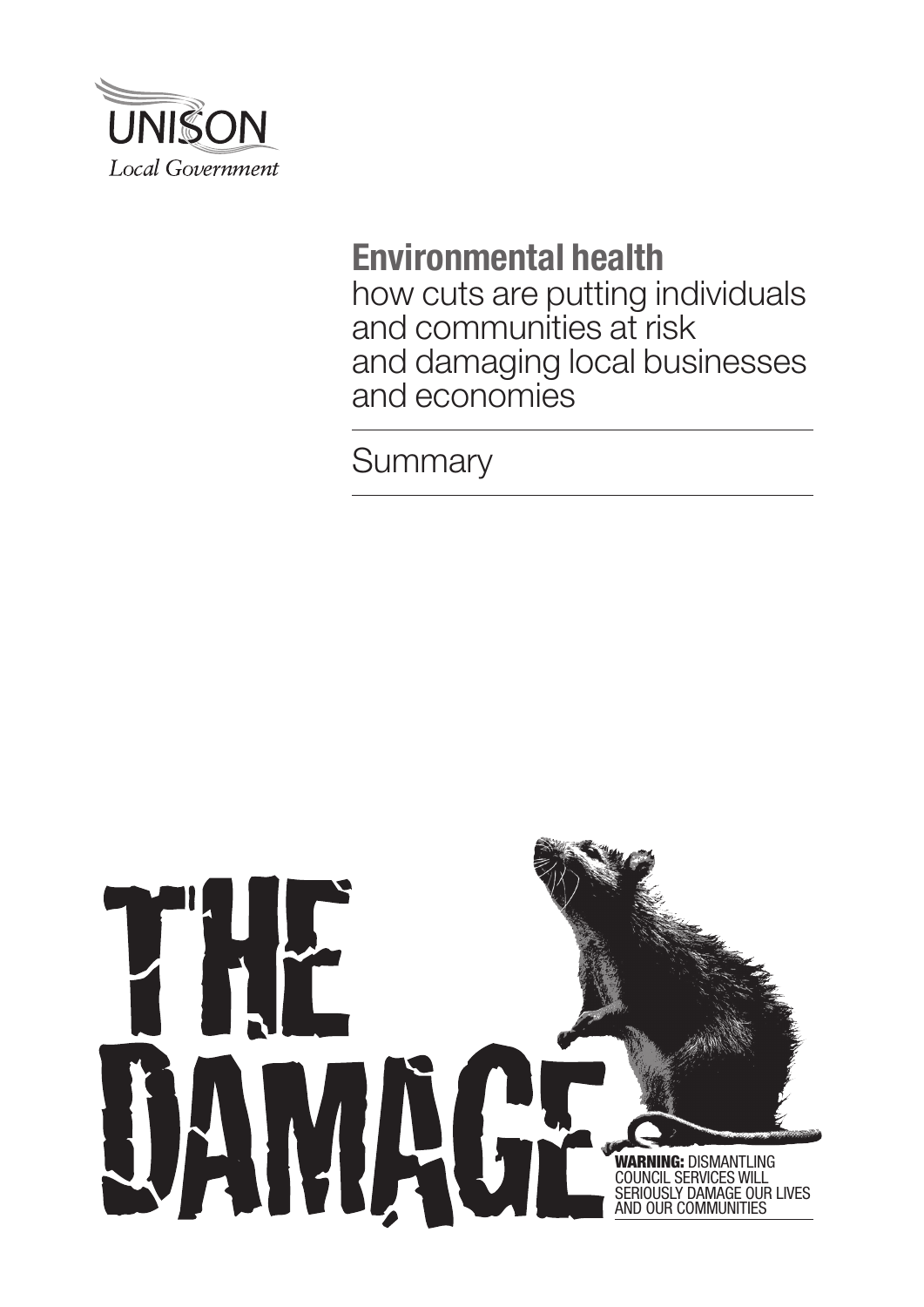

WE WARNING: DISMANTLING COUNCIL SERVICES WILL SERIOUSLY DAMAGE OUR LIVES AND OUR COMMUNITIES

# **Environmental health –**  how cuts are putting individuals and communities at risk and damaging local businesses and economies

Environmental health services are provided by all councils in Scotland, Wales and Northern Ireland, and by unitary and district councils in England. They provide a vital service which protects and promotes environmental and public health in the community.

Environmental health officers working within local councils deal with a range of issues which may impact on the health and wellbeing of individuals and communities, from pest control to food safety, air pollution to port health. The job is varied and complex, and involves longterm proactive and preventative work with local people, businesses and communities, as well as dealing in the short-term with immediate issues and emergency situations.

**"COURCHERE COURT:** COURTER **COURT:** COURTER **COURTER happens.' It does, however, take a considerable infrastructure to maintain the status quo and also to respond to emergencies. "**

With so much good work going on 'under the radar', UNISON wanted to find out just how services were being affected by the drastic cuts to funding imposed by the Coalition government as part of the 2010 Comprehensive Spending Review. **About the survey** 

# Overview of the cuts

UNISON's 2012 research, based on data provided in responses to a Freedom of Information request from 70% of councils in England, Cymru / Wales, Northern Ireland and Scotland, shows:

- The average budget allocated to environmental health services per head of the population has fallen by 8% in two years
- A total of 1,272 jobs (headcount) have been lost in environmental health services in the UK over the past two years
- A total of 60 trainee and student environmental health officer posts have been deleted over two years across the UK
- Revenue earned by environmental health services fell by 4% between 2010/11 and 2011/12

UNISON has 4,000 members working in environmental health services across the UK. Our online survey was conducted in June 2012. The survey attracted 422 responses and offers a unique insight into the issues our members face in delivering services to local communities and businesses in the light of cuts to funding. Members responding represented 206 separate local authorities – just over 50% of those providing environmental health services.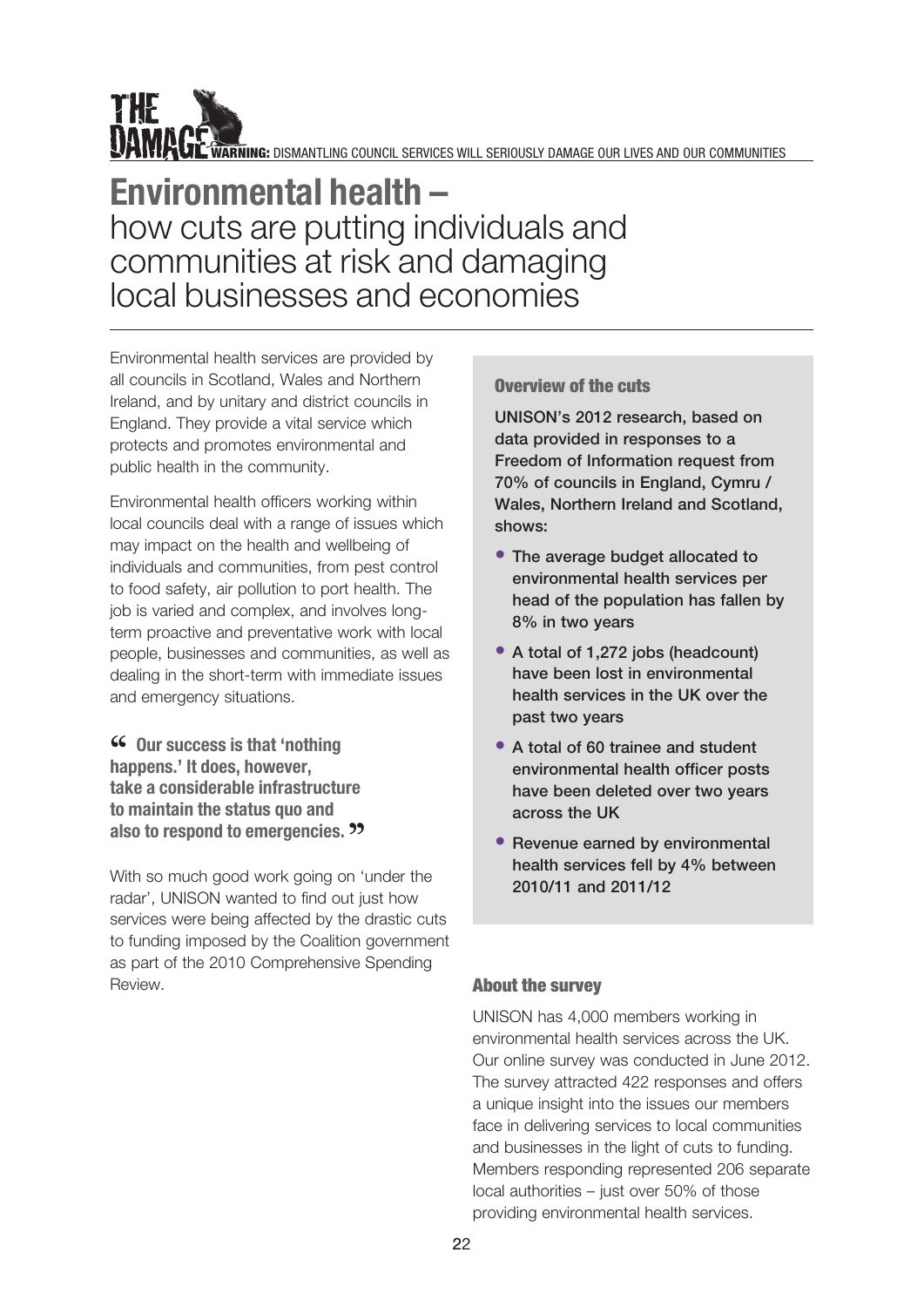#### How the cuts are starting to bite

**" Optional preventative services have been reduced such as provision of advice eg. during business start up… This has the long term implication of requiring more remedial regulatory**  work to do in the future. **??** 

Members were asked to comment on how cuts made over the past two years had impacted upon their ability to deliver environmental health services. The responses show a clear picture of a **diminishing workforce and reduced services**. This often means that staff have less capacity to undertake proactive work with communities and business, and many members feel this is a **false economy**, effectively storing up greater problems in the long-term.

The issue of a sudden loss of officers with many years of experience due to widespread redundancies was highlighted , along with the fact that many local authorities are cutting back on positions for trainees. These two factors combined spell a difficult period for the profession ahead if it **struggles to train and retain new talent** within local government.

- The majority of respondents (87%) reported that fewer staff were now a feature of their workplaces
- Well over half (60%) reported that there was now less emphasis on preventative work within the service
- Over half of respondents (51%) reported that their employer had now ceased to provide some services
- Longer response times now appear to be a common feature, with over 50% of members reporting this as an issue
- Just under half of all responses reported a new emphasis on services which generate revenue (49%)

Austerity and the recession – can we no longer afford environmental health services?

**" We are finding that residents are trying (often unsuccessfully) to DIY treat pests. Treatments do not work, and in some cases have placed them and others at risk having purchased poisons and equipment, and not understood how to safely use it . "**

Members were asked for their views on how austerity and the recession had impacted upon the need for environmental health services. A whole range of issues owing to the recession were highlighted in members' responses, including the increased likelihood of legitimate businesses attempting to **cut corners** on issues such as health and safety because of financial pressures. Many felt that such cost cutting could **compromise the safety of the public** and employees of businesses. **Straitened financial circumstances** were also leading to individuals choosing to tackle environmental health issues, such as pest control themselves.

- Two thirds of members reported that the recession meant that legitimate businesses were more likely to cut corners on issues such as health and safety in order to keep costs down
- Over half of respondents reported that the introduction / increase in charging for pest control services meant that people were more likely to try and treat problems themselves
- An increase in fly-tipping, largely as a result of charges being introduced or increased, was seen as an issue by nearly half of all respondents (47%)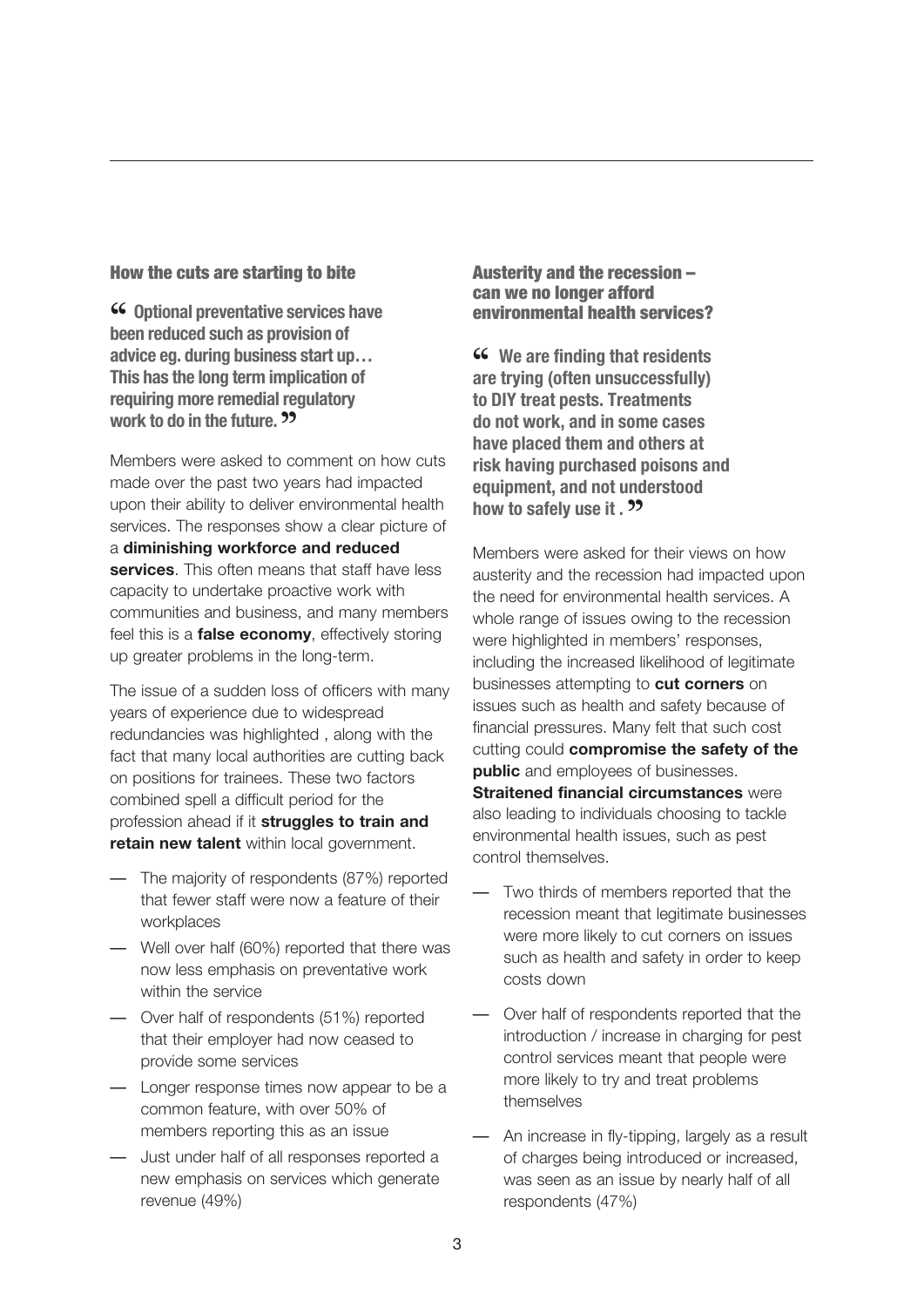WARNING: DISMANTLING COUNCIL SERVICES WILL SERIOUSLY DAMAGE OUR LIVES AND OUR COMMUNITIES

- Rogue landlords were seen as an issue by 42% of members, and this was also borne out by comments made (including that previously conscientious landlords were now more prone to cut corners and delay maintenance work / repairs)
- Nearly a third of members (30%) expressed concern at the reduced level of police support, particularly in relation to issues such as noise complaints, where council officers conduct out of hours site visits
- A quarter of members felt that the recession had led to increased animal cruelty / abandonment, with further anecdotal evidence of an increase in stray horses and families unable to afford charges for the release of a pet dog picked up by the warden service.

# What is the public perception of cuts to environmental health services?

**"C** We will be unable to spend **time with businesses helping them comply with regulation and so will become more reliant on formal action such as notices or court action. This has been shown not to secure long term change in businesses behaviour education achieves that. ??** 

Members were asked for their views on how the public would be affected by cuts and reduced capacity within environmental health services. Many people made the comment that when environmental health services were successful **'nothing happens'** and it would

only be when an issue arose that the public would be aware of the cuts to services. Responses talked of the safety net for the public disappearing and a ticking time bomb waiting to go off.

Again and again members raised the issue of health and safety being presented as a 'burden' with **'red tape'** stifling the growth of the economy. Many decried the attitude of the government and parts of the media in this regard, pointing out the positive record of health and safety legislation in providing protection for employees in the workplace and improving public safety.

One dominant theme running throughout the survey responses was the notion of going back in time and improvements that have been made over years and decades effectively being reversed. Whilst some referenced going **back to the 1970's**, others went further, likening the conditions as **'going back to the Victorian period'**.

With references to a **'ticking time bomb'**, some members spoke of the large scale incidents and outbreaks that bring environmental health issues to the fore, such as the outbreak of Legionnaires disease. Many felt that this would be the only point at which cuts to environmental health services and their impact would be taken notice of, by both the public and politicians.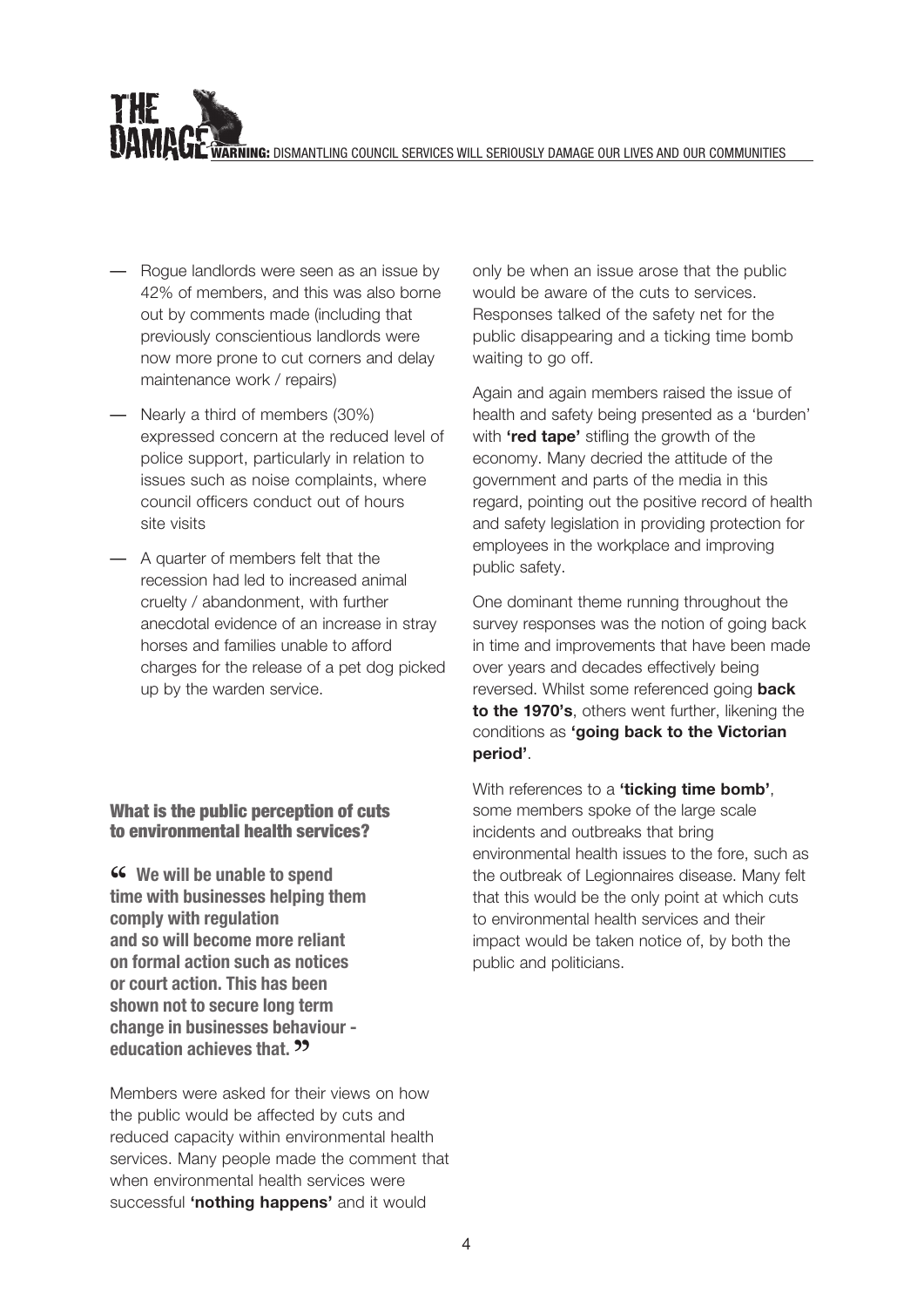#### Who suffers when services are cut?

**"Environmental health impacts on all strata of society, but inevitably, socially and economically vulnerable people will suffer most. <b>??** 

Members were asked to comment on who in the community would be most likely to suffer from the effects of cuts to environmental health services. Comments ranged from those identifying certain groups of people such as the elderly or those for whom English is not their first language to the impact on local businesses, their employees and local economy.

**Rogue landlords** were a common theme, with many commenting that less active regulation gave many the confidence to act with impunity. Respondents pointed out the impact of poor housing and exposure to pests such as bed bugs on the health of families. and particularly the effect on children. Ever-widening **health inequalities** within society were a concern for many of our members.

The impact of cuts to environmental health on legitimate local businesses and the knock-on effect on local economies was a concern to many members; as well as the feeling that many **rogue employers** and businesses would thrive in a climate of reduced regulatory capacity.

#### What does the future hold for environmental health services?

**"CC** The red tape challenge **and drive to reduce regulation of businesses will particularly reduce health and safety at work ... not visiting premises regularly will result in poorer knowledge of what is happening in the business community and a rise in workplace injuries**  and death. **<sup>22</sup>** 

The survey asked members for their thoughts on what would happen to local authority environmental health services over the next three years. A large proportion of respondents expect that some **services will be withdrawn** altogether in the future – some local authorities already no longer provide a pest control service to residents. In a similar vein, many people expect **charging for services** which had hitherto been free to become a more common occurrence.

A real concern of members is a change in the very nature of the job caused by the cuts. Less officer time and capacity means a shift towards more desk-based paper auditing of risk. Our members feel this is a direct consequence of the cuts and is **fundamentally changing** the role of an environmental health officer to the detriment of public safety. Members report that proactive work directly with the community and local business and taking a long-term preventative approach, is most effective rather than a short-term enforcement route.

Many are of the view that services will only be proved to be at **breaking point** when it is too late, and that the 'slash and burn' approach being taken by many local authorities is **decimating any resilience** to deal with a major environmental health emergency.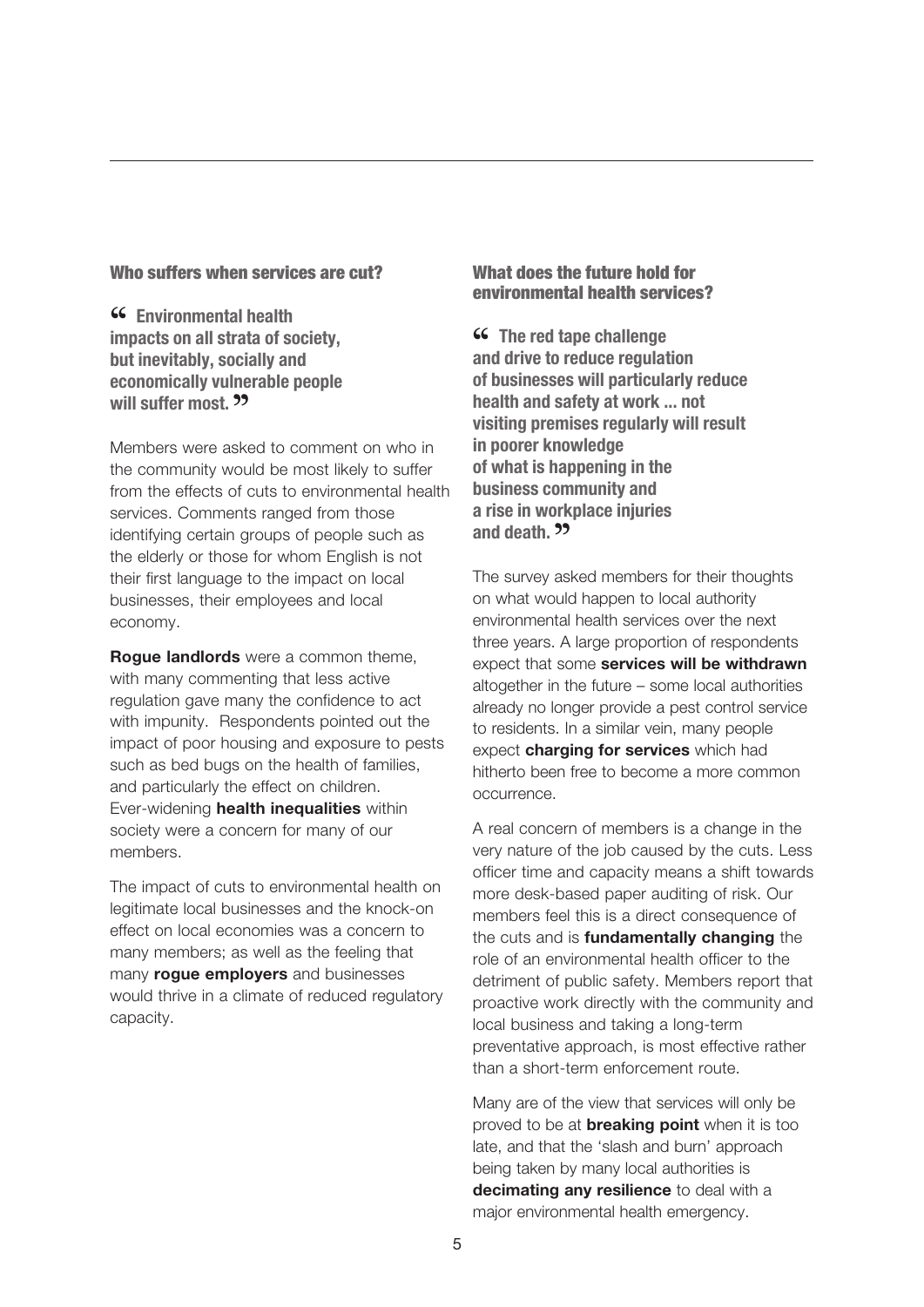WARNING: DISMANTLING COUNCIL SERVICES WILL SERIOUSLY DAMAGE OUR LIVES AND OUR COMMUNITIES

- The vast majority of members (85%) felt that further changes to staffing are likely over the next three years, with many commenting that the trend is to move towards generic job roles rather than specialisms
- Despite the levels of job losses already reported, 83% of members expect more to occur over the next three years
- Nearly three quarters of respondents (73%) expect some services to no longer be delivered in the future, whilst 60% expect charging for services to become more prevalent
- Many members feel that different models of service delivery will be introduced over the coming years, with shared services cited by 64%, privatisation by 49% and outsourcing to other models such as mutuals and co-ops cited by 16% of respondents
- Over half of members (51%) feel that the impact of cuts will lead to a reduced ability to deal with major incidents – several people anecdotally made reference to the two recent outbreaks of Legionnaires disease as an illustration of this
- And well over half of members (56%) feel that services will have less capacity to deal with active regulation and that the job will become more concerned with desk-based paper auditing

### A long term future for a vital public service

Despite the likely continued impact of cuts on the service over the coming years and further austerity ahead, members in their responses made a number of constructive suggestions about how environmental health services could be improved and made more sustainable.

- 1. Ensure that environmental health is represented at the senior level of the local authority management and decision-making in order to lobby and advocate for the service as a profession
- 2. Undertake research and ongoing monitoring of the effectiveness of longterm preventative approaches to environmental health issues in order to support the case that prevention is better than the cure
- 3. Encourage local authority employers and professional bodies to work together to urgently address the reducing number of opportunities for people to enter the profession in local government as trainees
- 4. Use the opportunities created by the transfer of public health to local authorities to promote environmental health, including advocating ringfenced funding for public health and engaging with Health and Well-Being Boards to promote preventative approaches
- 5. Undertake work both locally and nationally to raise public awareness of the vital role of environmental health services to individuals, communities and local business in order to promote the profession and the benefits it brings.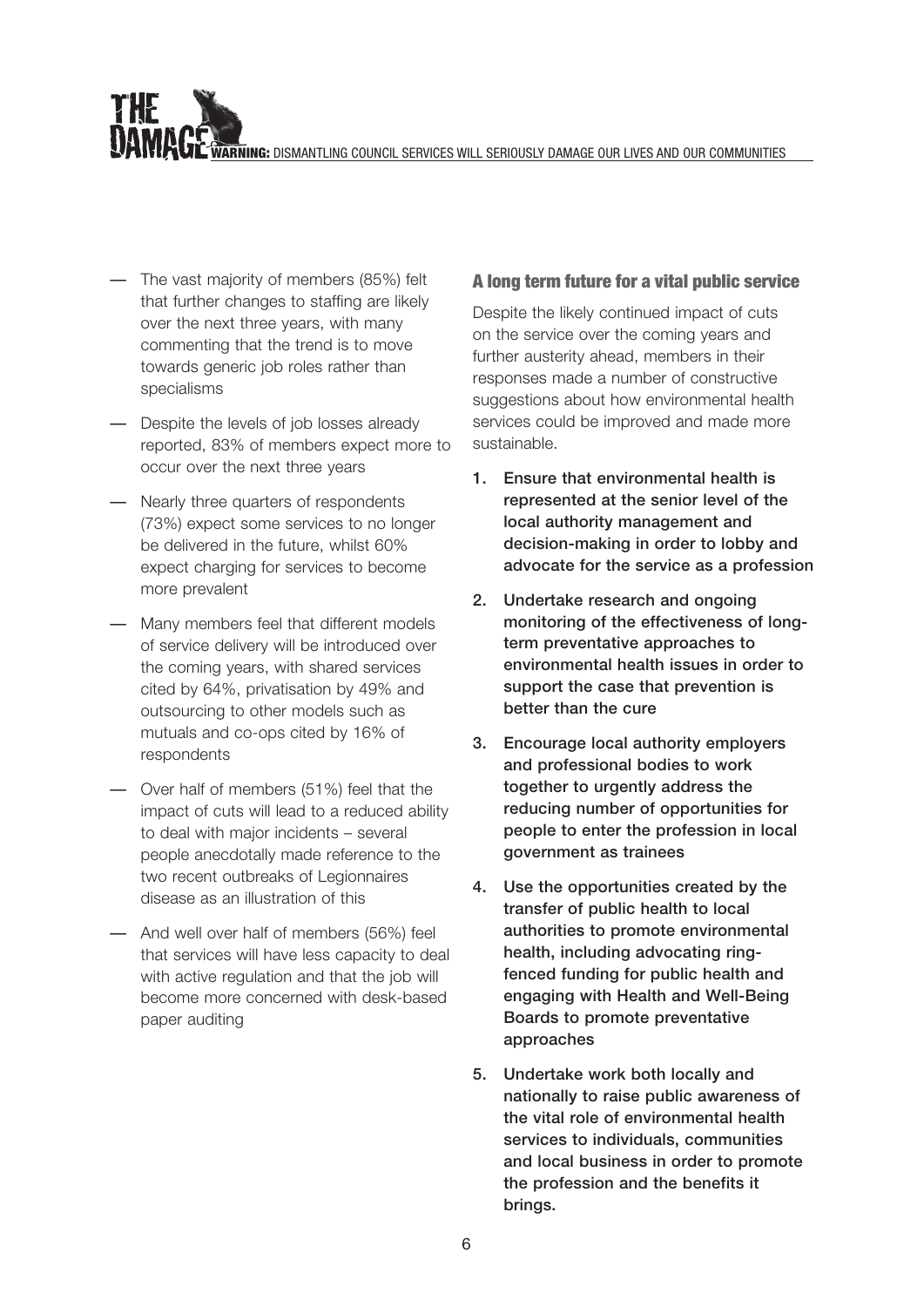Many believe that the cuts are counterproductive and are likely to cause more damage and added costs in the long-term. What environmental health needs is investment to enable a focus on long-term planning and preventative educational-based approaches to the issues in order to proactively protect individuals, support communities and advise local businesses.

### **Conclusion**

**"Environmental health is a service that is not important, until there is a problem… the media and some politicians dislike 'health and safety', however should someone be injured…questions are quickly asked by those same people – 'why was this allowed**  to happen?' **??** 

When cuts are made to services that the public can't immediately see there is a danger that they won't realise how much they rely on them until the services are gone.

By highlighting what is happening to environmental health services we hope to warn the public of the danger of cuts – before the damage is done.

**[Visit the UNISON website for the](http://www.unison.org.uk)  [full report and statistical evidence](http://www.unison.org.uk)  [accompanying this research.](http://www.unison.org.uk)**